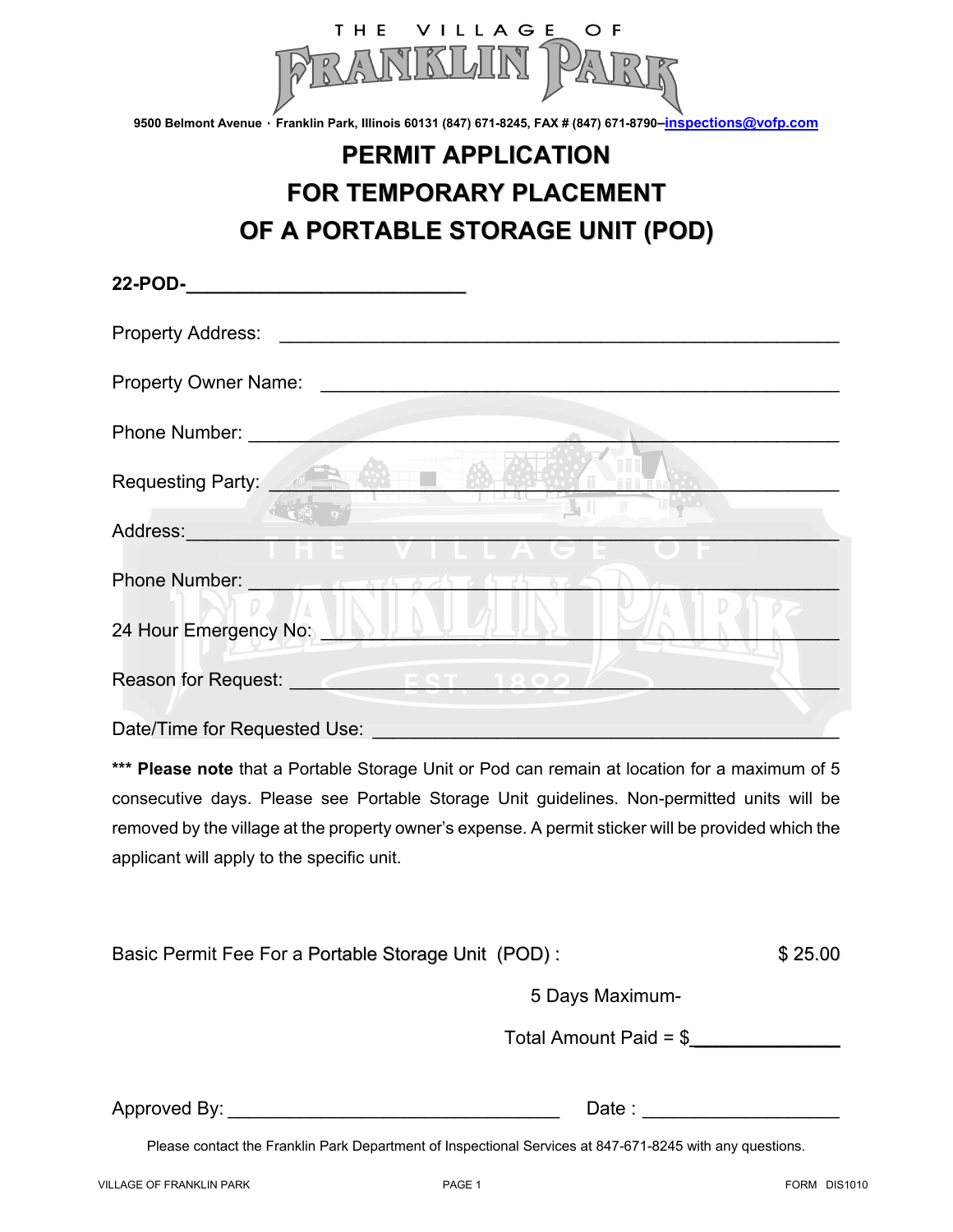

**9500 Belmont Avenue ٠ Franklin Park, Illinois 60131 (847) 671-8245, FAX # (847) 671-8790–inspections@vofp.com**  Ord. # 0607 VC2

## **PORTABLE STORAGE UNIT (POD) GUIDELINES**

(A) **Portable Storage Unit** shall mean any container designed for the outdoor storage of personal property which is typically rented to owners or occupants of residential property for their temporary use on the exterior of the property and which is delivered to the property and removed by vehicle.

(B) **Site** shall mean a tract, or plot of residential real estate occupied or that may be occupied.

(C) **User** shall mean the owner or occupant of residential real estate entering into an agreement with a Portable Storage Unit company for the placement of a Portable Storage Unit on a residential site located in the Village of Franklin Park.

4-6D-2. Location of Portable Storage Units:

(A) Portable Storage Units may be temporarily located in single-family or multi-family zoning districts provided the Portable Storage Unit shall be placed only in a private driveway that does not obstruct vehicular or pedestrian traffic. Portable Storage Units shall not be placed in a right-of-way or public parkway. (B) Portable Storage Units may be allowed in multi-family zoning districts only upon the applicant demonstrating, to the satisfaction of the Code Enforcement Officer, that the specific location and site has sufficient space to place a Portable Storage Unit and the location continues to provide adequate parking, public safety access and complies with all health, safety and welfare concerns.

4-6D-3. Size of Portable Storage Units: The Portable Storage Unit shall be no larger than one hundred and thirty

(130) square feet in area and no higher than ten (10) feet from grade.

- 4-6D-4. Condition Usage and Maintenance of Portable Storage Units:
	- (A) The exterior of the Portable Storage Unit shall be constructed

Of weather proofing material.

(B) A Portable Storage Unit shall have no signage other than the name, address and telephone number of the person or firm engaged in the business of renting or otherwise placing the Portable Storage Unit and the signage must be permanently adhered to, or painted on, the Portable Storage Unit.

(C) The User shall, at all times while the Portable Storage Unit is located at the site, be responsible for ensuring that the Portable Storage Unit is maintained in good condition, free from evidence of

deterioration, weathering,